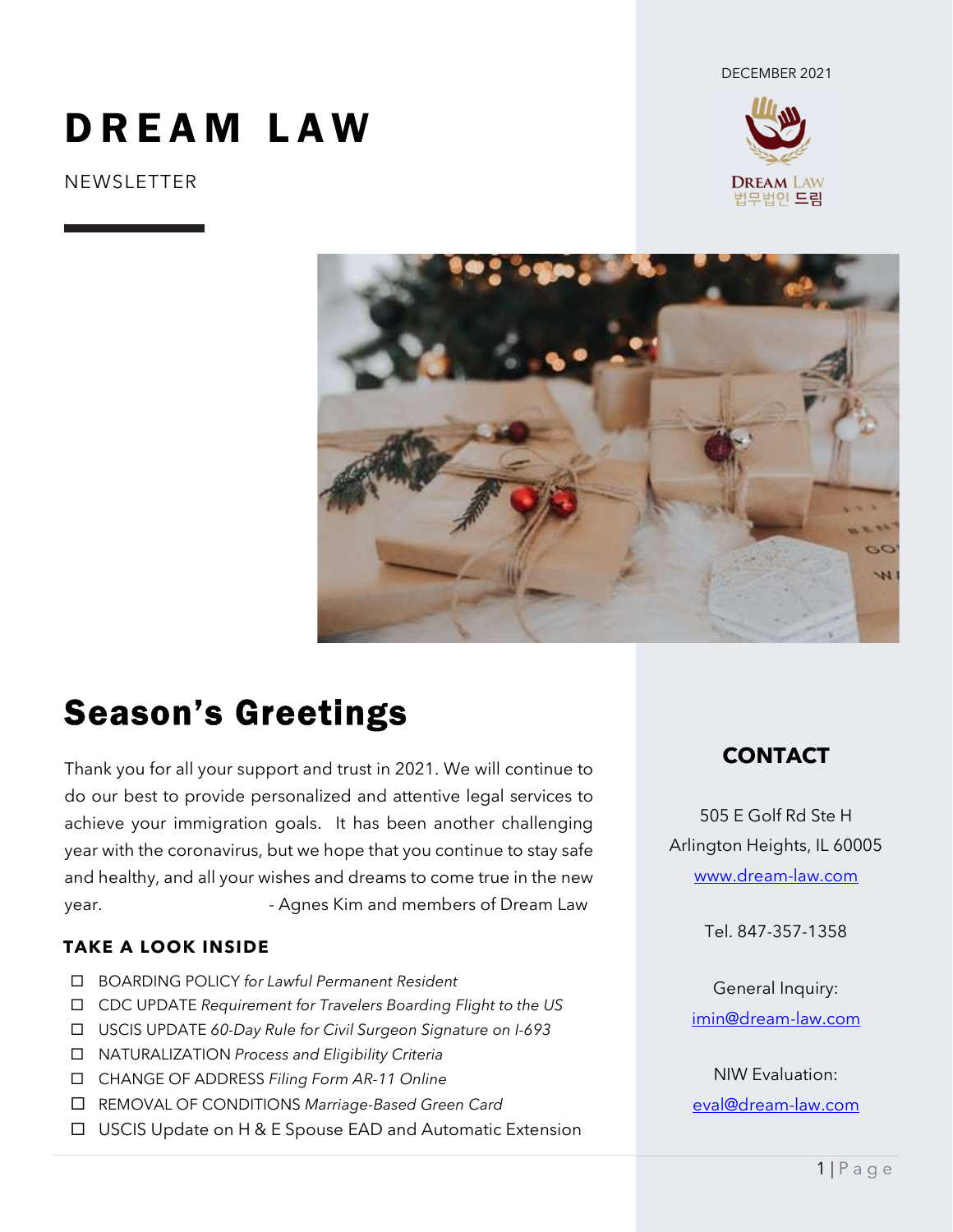### Current Boarding Policy

Boarding Policy for Lawful Permanent Residents

- Unexpired Valid Permanent Resident Card: Passengers with valid and unexpired Permanent Resident Card (Green Card) may board without any additional documents.
- Re-Entry Permit (I-327): Passengers with valid and unexpired re-entry permit may board without additional documents. \*Must be original Re-Entry permit.
- Expired Permanent Resident Cards: LPRs with expired I-551 may board without penalty if the card was issued with a 10-year expiration date. Green Cards with extension sticker will remain valid until the expiration date. You must take original I-797 receipt notice of Form I-90. Conditional Resident with expired Green Card may board with I-797.
- **SB-1 Visa:** Travelers with SB-1 visa in their passport may board without additional documents.

#### Extended International Travel of Lawful Permanent Resident

- Absence from the US for less than 180 days  $\rightarrow$  No presumption of abandonment
- Absence from the US for more than 180 days, but less than 1 year  $\rightarrow$  There is a rebuttable presumption that you may have abandoned your status
- Absence from the US for **more than 1 year**  $\rightarrow$ Automatic loss of LPR status unless appropriate steps were taken before departure to maintain status

#### CDC Order - Covid Testing Requirement for International Air Travel

The Centers for Diseases Control and Prevention (CDC) Order requires all non-immigrant, non-citizen air travelers to the U.S. to be fully vaccinated and to provide proof of vaccination status prior to boarding.

Starting December 6, 2021, all travelers 2 years of age or older boarding a flight from a foreign country to the U.S. must provide:

- Negative COVID-19 test 1 day before coming to the U.S.
- Documentation of recovery if you recently recovered from COVID-19  $\rightarrow$  Positive result on a sample taken no more than 90 days before the departure from foreign country and letter from a licensed healthcare provider or public health official stating that you can travel

#### Important Update

Starting November 29, the US will restrict travel from Botswana, Eswatini, Lesotho, Malawi, Mozambique, Namibia, South Africa, and Zimbabwe due to concerns over the new Omicron variant. These travel restrictions do not apply to US Citizens, LRPs, and certain other categories of travelers.

60-Day Rule for Civil Surgeon **Signature** Waived **Temporarily** 

USCIS is temporarily waiving the requirement that the civil surgeon sign Form I-693, Report of Medical Examination and Vaccination Record, no more than 60 days before an applicant files an immigration application, until September 30, 2022. This temporary waiver will help applicants who have been affected by the COVID-19 pandemic and related processing delays, which may have caused delays in completing the medical examination by allowing applicants to complete the application process without the need to undergo another medical exam.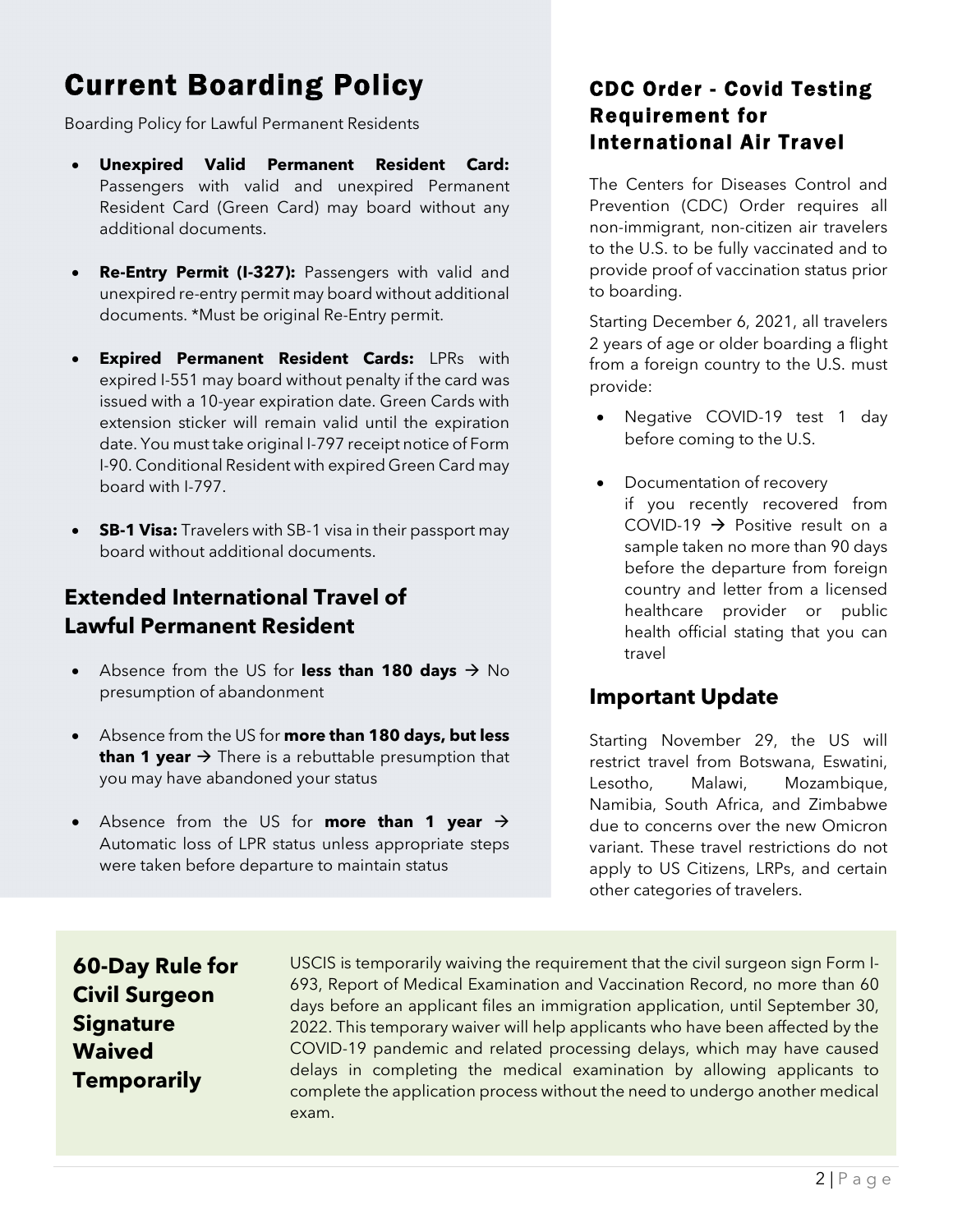## Applying for Citizenship

Eligible Lawful Permanent Residents may obtain U.S. citizenship by filing Form N-400, Application for Naturalization.

To be eligible to apply for citizenship, you must:

- Be at least 18 years old;
- Have been a permanent resident for at least 5 years (or 3 years if married to a U.S. citizen) without leaving the U.S. for trips of 6 months or longer;
- Have physical presence in the U.S. for at least half of the 5 year period (or 3 year period), and have continuous residence in the state you live in for at least 3 months prior to filing;
- Demonstrate "good moral character";
- Be able to read, write, and speak basic English; and
- Demonstrate knowledge of U.S. history and government.

You can apply for naturalizaiton 90 days before your permanent residence requirement. Even if your green card is expired, and you have not renewed the card, you can still apply.

Applicants are required to take the naturalization test to demonstrate that you are able to read, write, and speak basic English (English Language Test) and that you have basic knowledge of U.S. histroy and government (Civics Test).

You are not required to take the English Language Test if:

- You are 50 or older at the time of filing and have lived in the U.S. as a permanent resident for at least 20 years
- You are 55 or older at the time of filing and have lived in the U.S. as a permanent resident for at least 15 years
- If you are 65 or older at the time of filing and have lived in the U.S. as a permanent resident for at least 20 years, you will be given special consideration regarding the civics requirement
- Applicants who qualify may take the civics test in their native language but must bring an interpreter to their interview
- You may be eligible for an exception to the English and civics test if you have a physical or developmental disability or a mental impairment. You must submit N-648.

## Change of Address

All aliens in the U.S. are required to report any change of address or new address within 10 days of their move.

If you are a U.S. citizen and have a pending case, you should also update your address with the USCIS.

U.S. citizens who have submitted an affidavit of support for another person must sumibt [Form I-865,](https://www.uscis.gov/i-865) Sponsor's Notice of Change of Address, within 30 days of move.

You can update your address by filing Form AR-11, Alien's Change of Address Card, [online.](https://egov.uscis.gov/coa/displayCOAForm.do) Filing AR-11 online will update your address on all pending applications, petitions, or requests that you include on the form.

It's important to update your address with the USCIS to ensure you receive all correspondence and benefits from the USCIS in a timely manner and avoid possible delays related to your case.

Changing your address with the U.S. Postal Service does not change your address with the USCIS.

### Practice Highlight National Interest Waiver (NIW)

NIW (National Interest Waiver) is to waive the sponsorship and labor certification requirements for Employment-based 2<sup>nd</sup> preference applicants who are deemed to bring national benefits to the U.S.

To apply for NIW, applicants must prove they possess an advanced degree (master's or higher) and exceptional achievements by submission of published articles, books, patents, or awards.

Accurate analysis based on precedents and experience and strategic documentation of the applicant's achievements are essential in NIW case preparation, as the results can vary depending on how the case is presented. If you would like a NIW evaluation, please forward your curricula vitae to eval@dream-law.com.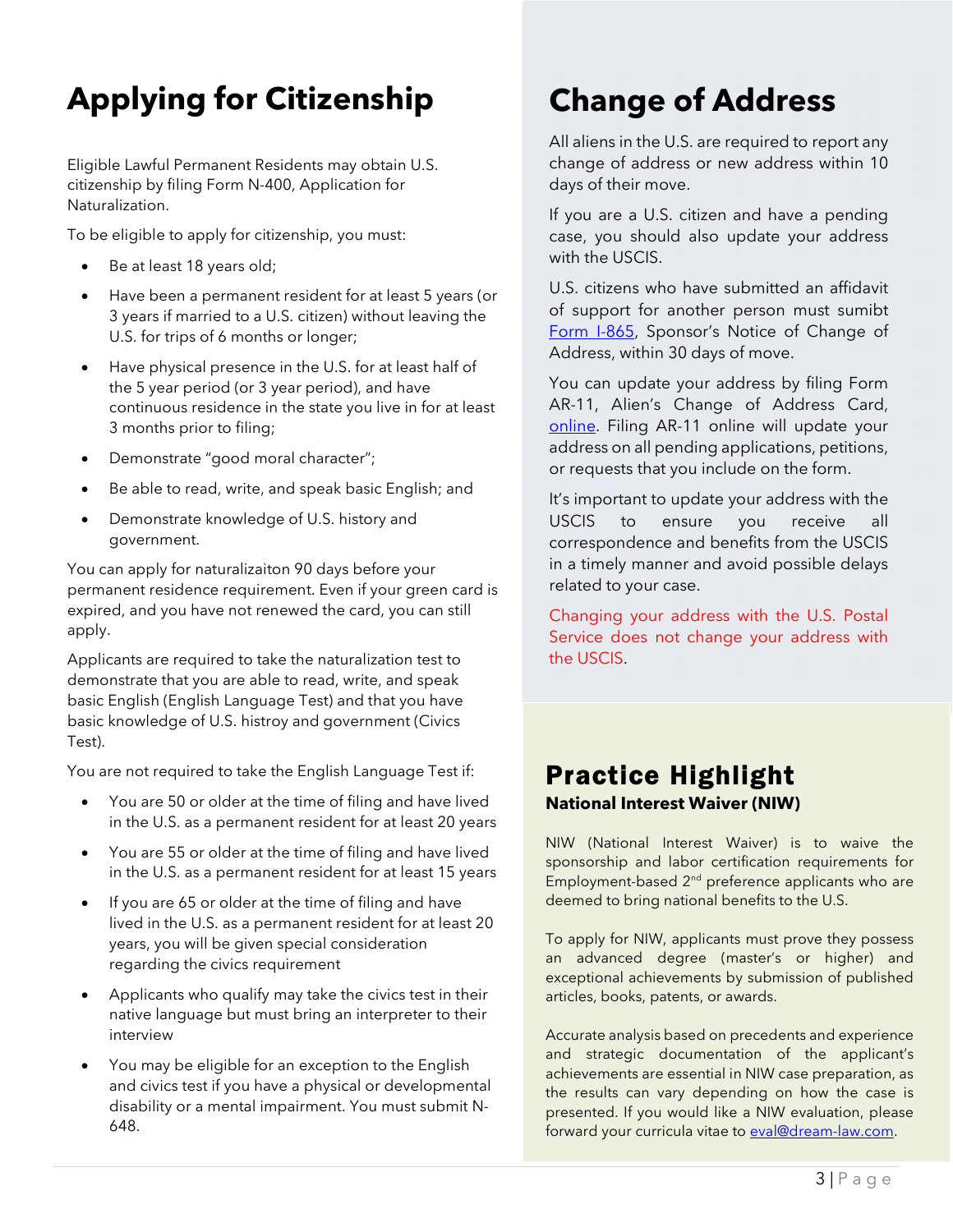### Removal of Conditions on Marriage-Based Green Card

If your permanent resident status is based on a marriage that was less than 2 years old when you became a permanent resident, your permanent resident status is conditional. A conditional permanent resident receives a Green Card that is only valid for 2 years. To remove the conditions, you must file Form I-751, Petition to Remove Conditions on Residence, within 90-day period before your conditional Green Card expires. If not, you will lose your permanent resident status and become removable from the US. If you missed your deadline and are filing late, you will need a written explanation on why you failed to file during the time period along with the petition.

Once you file the petition and receive the receipt notice, your status will receive an 18-month extension period while your petition is being reviewed.

Because the purpose of the conditional 2-year period is to identify marriage fraud, you need to submit documentary evidence of the bona fide marriage. Supporting documents may include children, shared financial resources, joint lease, joint insurance, joint trips, and photographs. You can also submit letters, cards, texts, and affidavits from other people who know both you and your spouse affirming that your marriage is genuine.

Form I-751 must be filed jointly by you and your spouse. If you are getting divorced or no longer together, you can request for obtaining a waiver of the joint filing requirement.

In cases of complex removal of conditions due to divorce, separation, or death of a spouse, consultation with an experienced immigration attorney prior to submission of I-751, Petition to Remove conditions on Permanent Residence, is highly recommended.

### Employment Authorization for H-4, E, and L Dependent Spouses

USCIS recently updated its policy guidance to provide automatic extension of employment authorization for certain H-4, E, and L dependent spouses and employment authorization of E and L dependent spouses. This quidance became effective on November 12, 2021.

H-4, E, or L dependent spouses will qualify for automatic extension of their existing employment authorization and accompanying EAD if they filed an application to renew their EAD before it expired, and they have an unexpired Form I-94 showing their status as H-4, E, or L nonimmigrant.

Accordingly, a document combination to include an unexpired Form I-94, Form I-797C (Notice of Action) showing a timely-filed EAD renewal application, and facially expired EAD may be acceptable to evidence unexpired employment authorization for Employment Eligibility Verification (Form I-9) purposes.

This guidance further provides that E and L dependent spouses are authorized for employment, and therefore they are no longer required to request employment authorization by filing Form I-765 but may continue to file it if they choose to receive an EAD.